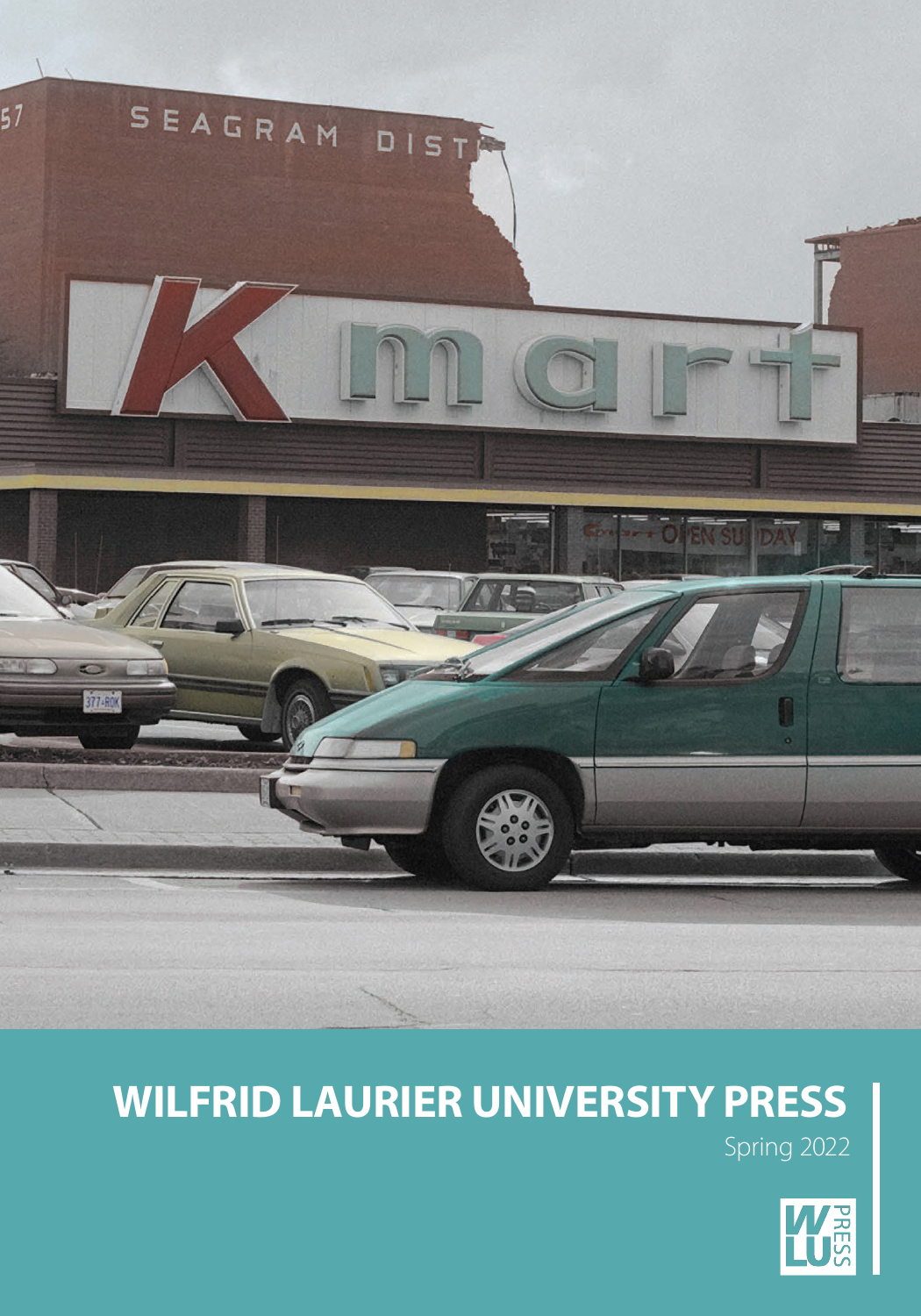

# 

Wilfrid Laurier University Press 9781771125659 Pub Date: 4/19/2022 \$34.99 Discount Code: HC Hardcover

120 Pages color photographs Carton Qty: 1 Photography / Subjects & Themes PHO001000 8 in H | 10 in W Status: **FORTHCOMING**

**Related Products**

**Also Available** 9780981277622 -

**Other Formats** 9781771125666 - Publisher\_Derived 9781771125673 - Publisher\_Derived

# **Through a Changing Landscape**

**Photographing Place and Community in Waterloo Region**

Philippe Elsworthy, Adam Crerar

### **Key Selling Points:**

- although a regional book, the subject is demolition/gentrification; how cities are changing. This is relevant across North America.
- of interest to readers of urban design and urban planning
- illustrates what is valued, what is destroyed/discarded
- photographs of commonplace settings rather than celebratory or conventionally beautiful images
- topical as public opinion shifts with respect to historical buildings and monuments

#### **Summary**

Taken over a span of several decades, 75 color photographs of Waterloo Region illustrate how setting or place can either foster the development of a sense of community, or hinder it.

#### **What makes Waterloo Region unique? What defines a sense of place?**

Seventy-five carefully chosen photographs depict the elements that collectively make Waterloo Region's urban landscape different from any other Ontario city, for example, the predominance of industrial architecture in the heart of the city, the Pennsylvania-German influences, and the Mid-Century Modernist buildings, which University of Waterloo Architecture Professor Rick Haldenby calls "the vernacular architecture of Waterloo Region."

Sense of place has been defined as our relationship with places in terms of the emotions, personal experiences, stories they evoke. Elsworthy's photographs dramatically illustrate how the built form can attract or repel. He invites us into each of his photographs to experience and interpret each scene for ourselves. Over the course of the book, we come to see how community and sense of place are intrinsically and vitally connected.

#### **Contributor Bio**

Philippe Elsworthy is an artist, musician, and retired cabinetmaker. His first book *Evolving Urban Landscapes* received the Waterloo Region History Prize in 2017. As well as numerous awards for furniture and musical instrument construction, he received the Waterloo Regional Heritage Foundation's Award of Excellence in 2014. Adam Crerar is Associate Professor in the Department of History at Wilfrid L...

#### **Comp Titles**

| Architecture at the<br>End of the Earth  | Brumfield,<br>William Craft | Duke University<br>Press Books           | 6/26/2015 | 9780822359067 \$39.95<br>0822359065 | <b>USD</b> | Hardcover Architecture |
|------------------------------------------|-----------------------------|------------------------------------------|-----------|-------------------------------------|------------|------------------------|
| Soviet Cities: Labour,<br>Life & Leisure |                             | Kotov, Arseniy FUEL Publishing 10/6/2020 |           | 9781916218413 \$34.95<br>1916218415 | <b>USD</b> | Hardcover Photography  |
| prettycitylondon                         | Ferguson,<br><b>Siobhan</b> | The History<br>Press                     | 7/1/2018  | 9780750985598 \$31.95<br>0750985593 | <b>USD</b> | Hardcover Photography  |
| <b>Fault Lines</b>                       | Langmore,<br>John           | Maverick Books 10/31/2019                |           | 9781595348975 \$29.95<br>1595348972 | <b>USD</b> | Hardcover Photography  |
| Brooklyn Before                          | Racioppo,<br>Larry          | Three Hills                              | 9/15/2018 | 9781501725876 \$34.95<br>1501725874 | <b>USD</b> | Hardcover Photography  |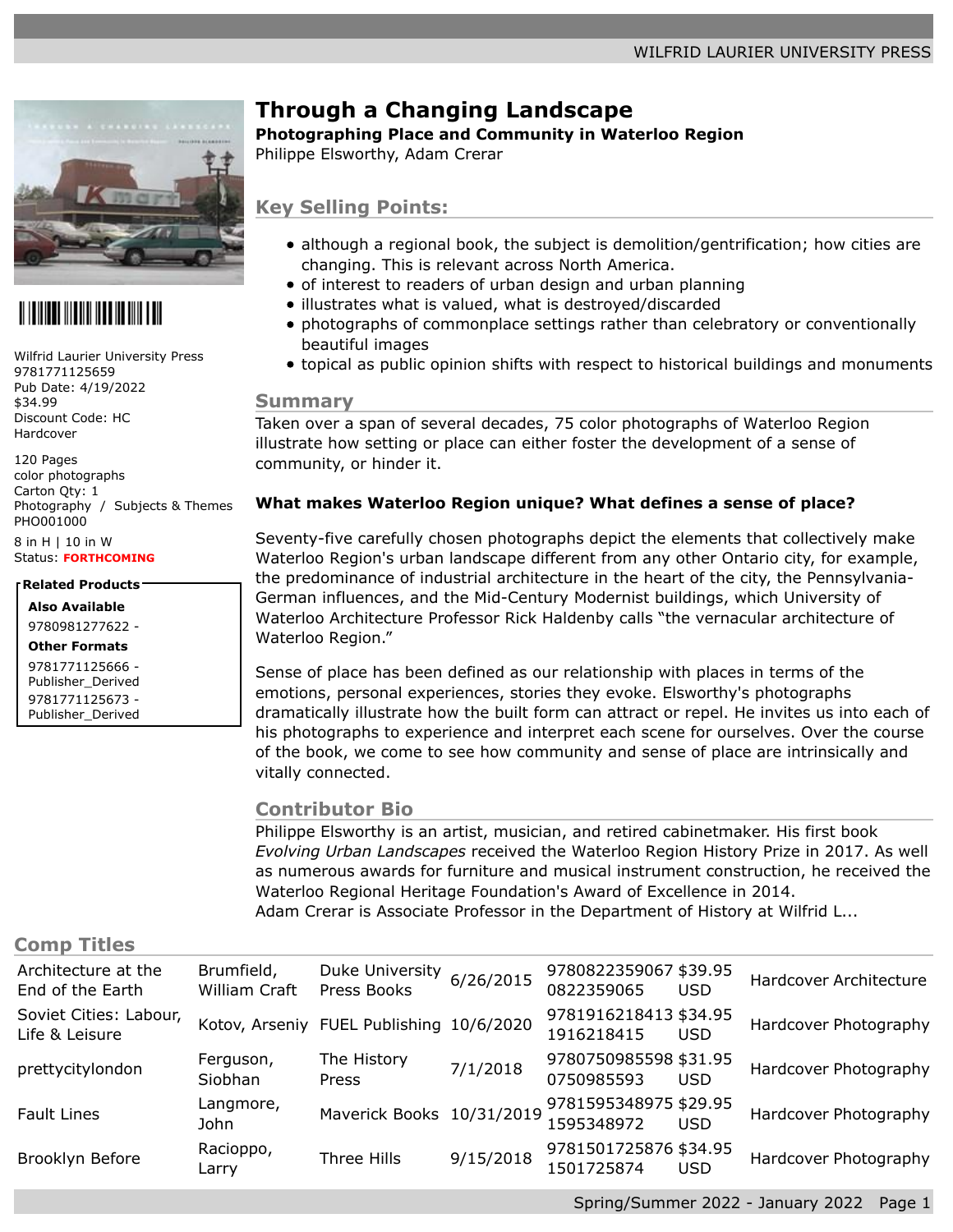

# 

Robert Langen Art Gallery 9780994036148 Pub Date: 4/19/2022 \$19.99 Discount Code: TP Paperback

48 Pages color Carton Qty: 1 Art / Indigenous Art of the Americas ART041000

8.5 in H | 7 in W Status: **FORTHCOMING**

# **Something Cold and Hard Like Winter**

Shelley Niro, Alicia Elliott, Suzanne Luke

### **Key Selling Points:**

- Artist Shelley Niro is from both New York (born in Niagara Falls) and Ontario (Six Nations Reserve), so her art crosses national borders
- Awareness of Indigenous art growing as more news comes out about residential school experience
- Essay by Alicia Elliott, bestselling author of A Mind Spread Out on the Ground. Also from Six Nations but born in the US.
- Elliott's essay provides commentary on the cover image of the Buffalo Nickel, which was a composite image created by a white man to commemorate what he considered to be the dying Indians he observed growing up, along with the dying buffalo: a design he himself referred to as "truly American."
- Niro's art juxtaposes these images of colonialism with grounding images of nature

#### **Summary**

*Something Cold and Hard like Winter* **showcases the movement of time through large scale photographs and video. The works speak to the narratives that surround the earth and the longevity of its existence, the influence of capital gain on the environment and time immemorial.**

Niro thoughtfully reflects on the historical and explores how post-colonial mediums have had an impact on Indigenous people and the land. By looking at the surface of the earth we understand our interconnection and the importance of not taking what is there for granted. We are part of the earth and will remain so.

The volume includes a foreword by Suzanne Luke, curator of the Robert Langen Art Gallery, and a creative essay, "The Balm to the Burn" by bestselling author Alicia Elliott.

#### **Contributor Bio**

Shelley Niro is a multidisciplinary artist and a member of the Six Nations Reserve, Turtle Clan, Bay of Quinte Mohawk. She has worked in a variety of media, including beadwork, painting, photography, and film. Niro's art has been featured in numerous exhibitions and museums across Canada and the United States, including the National Museum of the American Indian (NMAI). Alicia Elliott (Haudenosaune...

#### **Comp Titles**

| Coalesce                   | Ace, Barry          | Robert Langen Art<br>Gallery |          | 2/13/2021 9780994036131 \$20.00<br>0994036132 USD |            | Paperback          | Art |
|----------------------------|---------------------|------------------------------|----------|---------------------------------------------------|------------|--------------------|-----|
| A Casual<br>Reconstruction | Myre, Nadia         | Robert Langen Art<br>Gallery | 9/5/2019 | 9780994036117 \$20.00<br>0994036116               | <b>USD</b> | Paperback          | Art |
| Zaagi'idwin                | Marshall,<br>Leanna | Robert Langen Art<br>Gallery | 9/5/2019 | 9780994036124 \$20.00<br>0994036124               | <b>USD</b> | Trade<br>Paperback | Art |

No sales or inventory history loaded for this account. If you think there should be or would like to learn how to load this data, [Click here.](mailto:edelweiss@abovethetreeline.com?SUBJECT=Edelweiss%20sales%20history%20inquiry)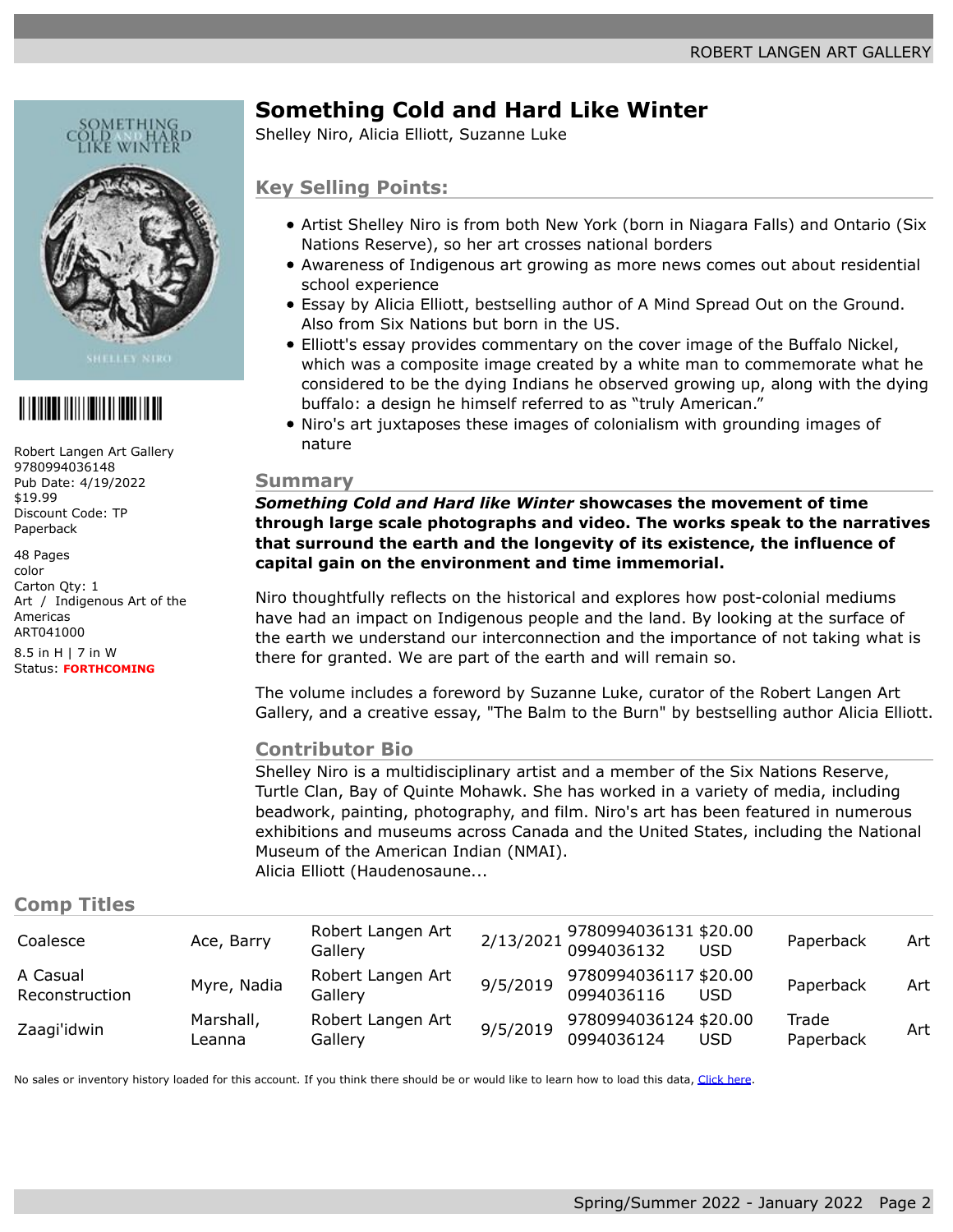

# <u> Alia Alian Alia Alia Alia Alia Ali</u>

Wilfrid Laurier University Press 9781771125543 Pub Date: 5/31/2022 \$34.99 Discount Code: AC Trade Paperback

200 Pages Carton Qty: 36 Literary Criticism / Indigenous Peoples of the Americas LIT004060 Series: Indigenous Studies

#### 8 in H | 5.3 in W Status: **FORTHCOMING**

### **Related Products**

**Also Available** 9780889777491 - \$19.95 9780887558368 - \$27.95 9781771123006 - \$38.99

#### **Comp Titles**

## **Autobiography as Indigenous Intellectual Tradition**

**Cree and Métis âcimisowina**

Deanna Reder

### **Summary**

*Autobiography as Indigenous Intellectual Tradition* critiques ways of approaching Indigenous texts that are informed by the Western academic tradition and offers instead a new way of theorizing Indigenous literature based on the Indigenous practice of life writing.

#### *Autobiography as Indigenous Intellectual Tradition* **critiques ways of approaching Indigenous texts that are informed by the Western academic tradition and offers instead a new way of theorizing Indigenous literature based on the Indigenous practice of life writing.**

Since the 1970s non-Indigenous scholars have perpetrated the notion that Indigenous people were disinclined to talk about their lives and underscored the assumption that autobiography is a European invention. Deanna Reder challenges such long held assumptions by calling attention to longstanding autobiographical practices that are engrained in Cree and Métis, or nêhiyawak, culture and examining a series of examples of Indigenous life writing. Blended with family stories and drawing on original historical research, Reder examines censored and suppressed writing by nêhiyawak intellectuals such as Maria Campbell, Edward Ahenakew, and James Brady. Grounded in nêhiyawak ontologies and epistemologies that consider life stories to be...

### **Contributor Bio**

**Deanna Reder**(Cree-Métis) ) is Associate Professor of Indigenous Studies and English at Simon Fraser University. Her research project, The People and the Text, focuses on the understudied archive of Indigenous literary work in Canada, and she has co-edited several anthologies in Indigenous literary studies.

| UVIIIM IIUVU                                 |                          |                                        |            |                                     |            |                    |                              |
|----------------------------------------------|--------------------------|----------------------------------------|------------|-------------------------------------|------------|--------------------|------------------------------|
| Literatures,<br>Communities, and<br>Learning | Hanson,<br>Aubrey Jean   | Wilfrid Laurier<br>University<br>Press | 3/2/2021   | 9781771124508 \$29.99<br>1771124504 | <b>USD</b> | Trade<br>Paperback | Social Science               |
| Injichaag: My Soul<br>in Story               | Meshake,<br>Rene         | University of<br>Manitoba<br>Press     | 10/11/2019 | 9780887558481 \$27.95<br>0887558488 | <b>USD</b> | Trade<br>Paperback | Biography &<br>Autobiography |
| Why Indigenous<br>Literatures Matter         | Justice,<br>Daniel Heath | Wilfrid Laurier<br>University<br>Press | 3/10/2018  | 9781771121767 \$19.99<br>1771121769 | <b>USD</b> | Trade<br>Paperback | Social Science               |
| Activating the<br>Heart                      | Christensen,<br>Julia    | Wilfrid Laurier<br>University<br>Press | 5/24/2018  | 9781771122191 \$24.99<br>1771122196 | <b>USD</b> | Trade<br>Paperback | Social Science               |
| Halfbreed                                    | Campbell,<br>Maria       | McClelland &<br><b>Stewart</b>         | 11/5/2019  | 9780771024092 \$16.95<br>0771024096 | <b>USD</b> | Trade<br>Paperback | Biography &<br>Autobiography |
|                                              |                          |                                        |            |                                     |            |                    |                              |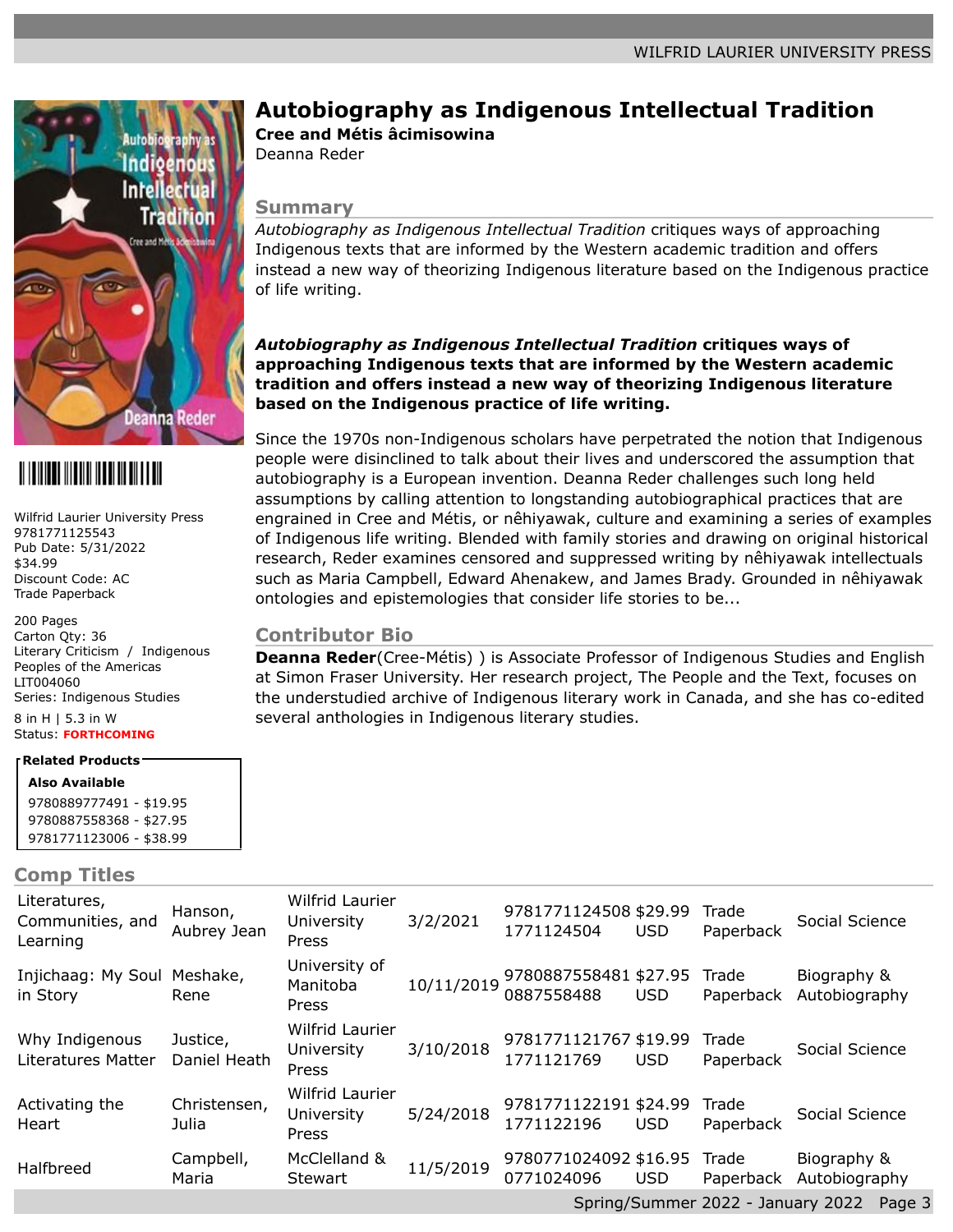Unpacking the Personal Library The Public and Private Life of Books



Jason Camlot and J.A. Weingarten, editors

# <u> Alia Alian Alia Alia Alia Alia Alia Ali</u>

Wilfrid Laurier University Press 9781771125680 Pub Date: 7/19/2022 \$89.99 Discount Code: AC Hardcover

288 Pages Carton Qty: 1 Literary Criticism / Books & Reading LIT007000

9 in H | 6 in W Status: **FORTHCOMING**

#### **Related Products**

**Also Available**

9780228008132 - \$17.95 9781138620704 - \$48.95 9780773558656 - \$120.00

**Other Formats**

9781771124645 - Publisher\_Derived 9781771125727 - Publisher\_Derived

**Comp Titles**

### **Unpacking the Personal Library**

**The Public and Private Life of Books**

Jason Camlot, Jeffrey Weingarten

#### **Summary**

*Unpacking the Personal Library: The Public and Private Life of Books* is an edited collection of essays that ponders the cultural meaning and significance of private book collections in relation to public libraries. Collectively, the chapters articulate a poetics of the personal library within its ex...

#### *Unpacking the Personal Library: The Public and Private Life of Books* **is an edited collection of essays that ponders the cultural meaning and significance of private book collections in relation to public libraries.**

Contributors explore libraries at particular moments in their history across a wide range of cases, and includes Alberto Manguel's account of the Library of Alexandria as well as chapters on library collecting in the middle ages, the libraries of prime ministers and foreign embassies, protest libraries and the slow transformation of university libraries, and the stories of the personal libraries of Virginia Woolf, Robert Duncan, Sheila Watson, Al Purdy and others. The book shows how the history of the library is really a history of collection, consolidation, migration, dispersal, and integration, where each story negotiates private and public spaces.

*Unpacking the Personal Library* builds on and interrogates theories and approaches from library and archive studies, the history ...

| The Library<br>Book                | Orlean,<br>Susan    | Simon & Schuster                                                                              | 10/1/2019 9781476740195 \$16.99<br>1476740194 USD |            | Trade<br>Paperback | History                               |
|------------------------------------|---------------------|-----------------------------------------------------------------------------------------------|---------------------------------------------------|------------|--------------------|---------------------------------------|
| Packing My<br>Library              | Manguel,<br>Alberto | Yale University Press 3/20/2018                                                               | 9780300219333 \$23.00<br>0300219334               | <b>USD</b> | Hardcover          | Biography &<br>Autobiography          |
| Libraries amid Frances,<br>Protest | <b>Sherrin</b>      | University of 5/17/2020 9781625344908 \$90.00<br>Massachusetts Press 5/17/2020 1625344902 USD |                                                   |            | Hardcover          | <b>Literary Criticism</b>             |
| The Meaning<br>of the Library      | Crawford,<br>Alice  | Princeton University<br>Press                                                                 | 6/23/2015 9780691166391 \$37.50<br>0691166390 USD |            | Hardcover          | Language Arts &<br><b>Disciplines</b> |
| The Library                        | Kells,<br>Stuart    | Counterpoint                                                                                  | 4/10/2018 9781640090200 \$26.00<br>1640090207 USD |            | Hardcover          | Language Arts &<br>Disciplines        |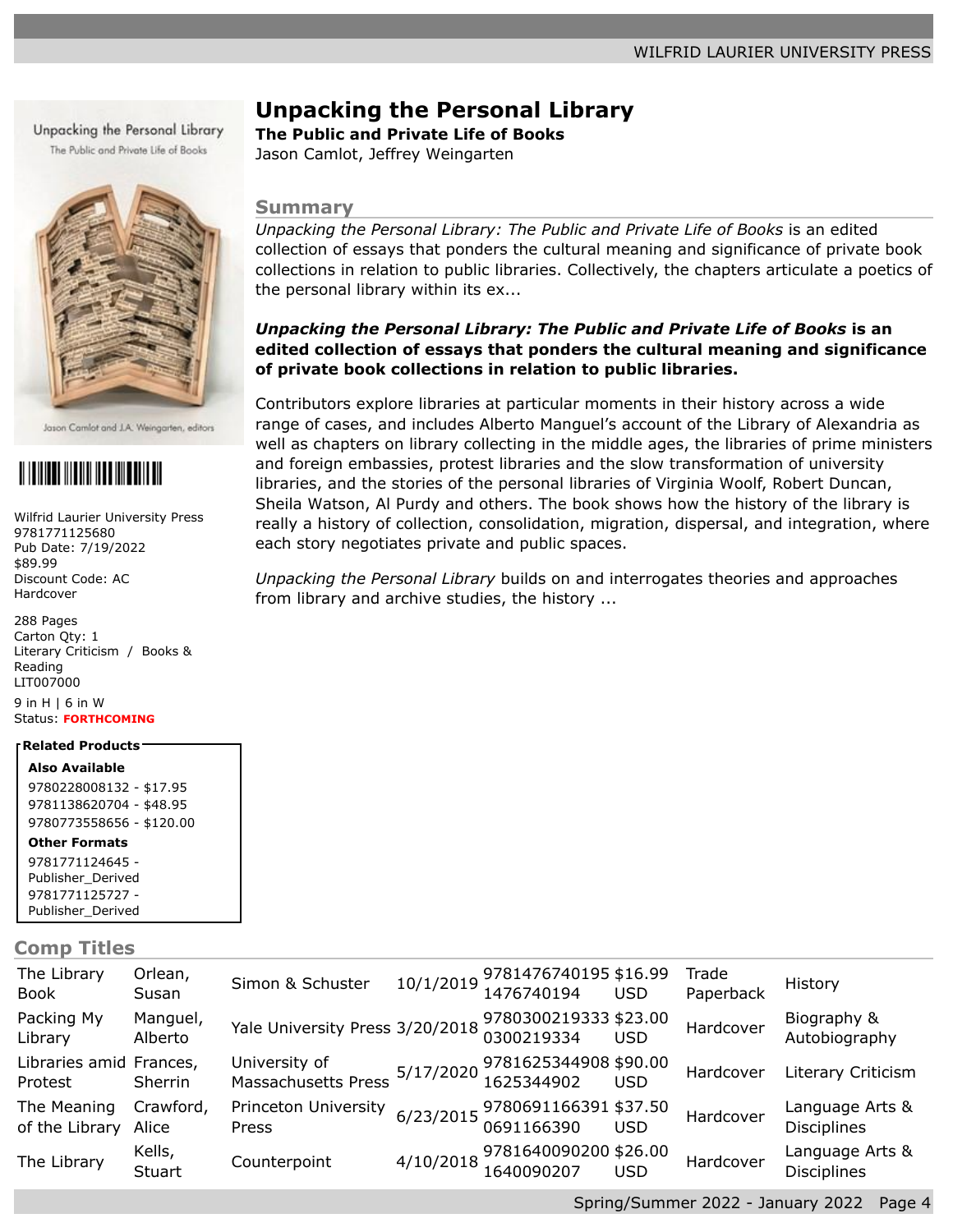

# 

Wilfrid Laurier University Press 9781771125611 Pub Date: 8/23/2022 \$89.99 Discount Code: AC Hardcover

320 Pages b/w Carton Qty: 1 4.0.2.0.1 9 in H | 6 in W Status: **FORTHCOMING**

# **The Contemporary Leonard Cohen**

#### **Response, Reappraisal, and Rediscovery**

Kait Pinder, Joel Deshaye

### **Key Selling Points:**

- There is a discussion of the #metoo movement and how Cohen's famous persona as a Ladies' Man may be interpreted through that lens.
- A chapter draws parallels between Cohen's study of authoritarianism in his much-neglected antagonistic poetry of the mid-1960s and Trumpism.
- The introduction and conclusion include analysis of tributes to Cohen since his death, including recent films and novels, and The Globe and Mail's Canada Day "Anthem" produced during the Covid-19 pandemic.
- Although Cohen's popularity encourages his celebration, our book examines both Cohen and this celebration more critically. For example, chapters examine the ethics of his representations and the affect of guilt that is often present in his early writing. Chapters also position him within the history of colonialism and practices of misogyny and cultural appropriation. While the book as a whole makes a case for Cohen's on-going relevance, it is critical of the current celebratory framework through which that relevance manifests.
- This is the first academic book to bring scholars together to assess Cohen's career and legacy after his death. Cross-disciplinary, looking at his work as poet, novelist, musician, and visual artist.

#### **Summary**

This essay collection on Leonard Cohen's work is organized by the concept of "the contemporary," which helps to explain Cohen's staying power and existential depth. The chapters offer related but diverse perspectives—historical, artistic, spiritual—on his songs, poems, novels, and drawings, and exam...

#### *The Contemporary Leonard Cohen* **is an exciting new study that offers an original explanation of Leonard Cohen's staying power and his various positions in music, literature, and art.**

The death of Leonard Cohen received media attention across the globe, and this international star remains dear to the hearts of many fans. This book examines the diversity of Cohen's art in the wake of his death, positioning him as a contemporary, multi-media artist whose career was framed by the twentieth-century and neoliberal contexts of its production. The authors borrow the idea of "the contemporary" especially from philosophy and art history, applying it to Cohen for the first time—not only to the drawings that he included in some of his books but also to his songs, poems, and novels. This idea helps us to understand Cohen's techniques after his postmodern experiments with poems and novels in the 1960s and 1970s. It also helps us to see how his most recent songs, poems, and drawings developed out of th...

#### **Comp Titles**

| Leonard Cohen,<br>Untold Stories: The<br>Early Years | Posner,<br>Michael     | Simon &<br>Schuster                  |           | 10/20/2020 9781982152628 \$30.00<br>1982152621 USD |            | Hardcover          | Biography &<br>Autobiography                                                                                                                                                                                                                                                                                                                                                                                                                            |  |
|------------------------------------------------------|------------------------|--------------------------------------|-----------|----------------------------------------------------|------------|--------------------|---------------------------------------------------------------------------------------------------------------------------------------------------------------------------------------------------------------------------------------------------------------------------------------------------------------------------------------------------------------------------------------------------------------------------------------------------------|--|
| The Demons of<br>Leonard Cohen                       | Mus,<br><b>Francis</b> | University of<br><b>Ottawa Press</b> | 8/18/2020 | 9780776631202 \$39.95<br>0776631209                | <b>USD</b> | Trade<br>Paperback | Biography &<br>Autobiography                                                                                                                                                                                                                                                                                                                                                                                                                            |  |
| Leonard Cohen on<br>Leonard Cohen                    | Burger,<br><b>Jeff</b> | Chicago<br><b>Review Press</b>       | 8/1/2015  | 9781613731789 \$22.99<br>1613731787                | <b>USD</b> | Trade<br>Paperback | Biography &<br>Autobiography                                                                                                                                                                                                                                                                                                                                                                                                                            |  |
|                                                      |                        |                                      |           |                                                    |            |                    | $C_{\text{univ}} = (C_{\text{univ}} - C_{\text{univ}} - C_{\text{univ}} - C_{\text{univ}} - C_{\text{univ}} - C_{\text{univ}} - C_{\text{univ}} - C_{\text{univ}} - C_{\text{univ}} - C_{\text{univ}} - C_{\text{univ}} - C_{\text{univ}} - C_{\text{univ}} - C_{\text{univ}} - C_{\text{univ}} - C_{\text{univ}} - C_{\text{univ}} - C_{\text{univ}} - C_{\text{univ}} - C_{\text{univ}} - C_{\text{univ}} - C_{\text{univ}} - C_{\text{univ}} - C_{\$ |  |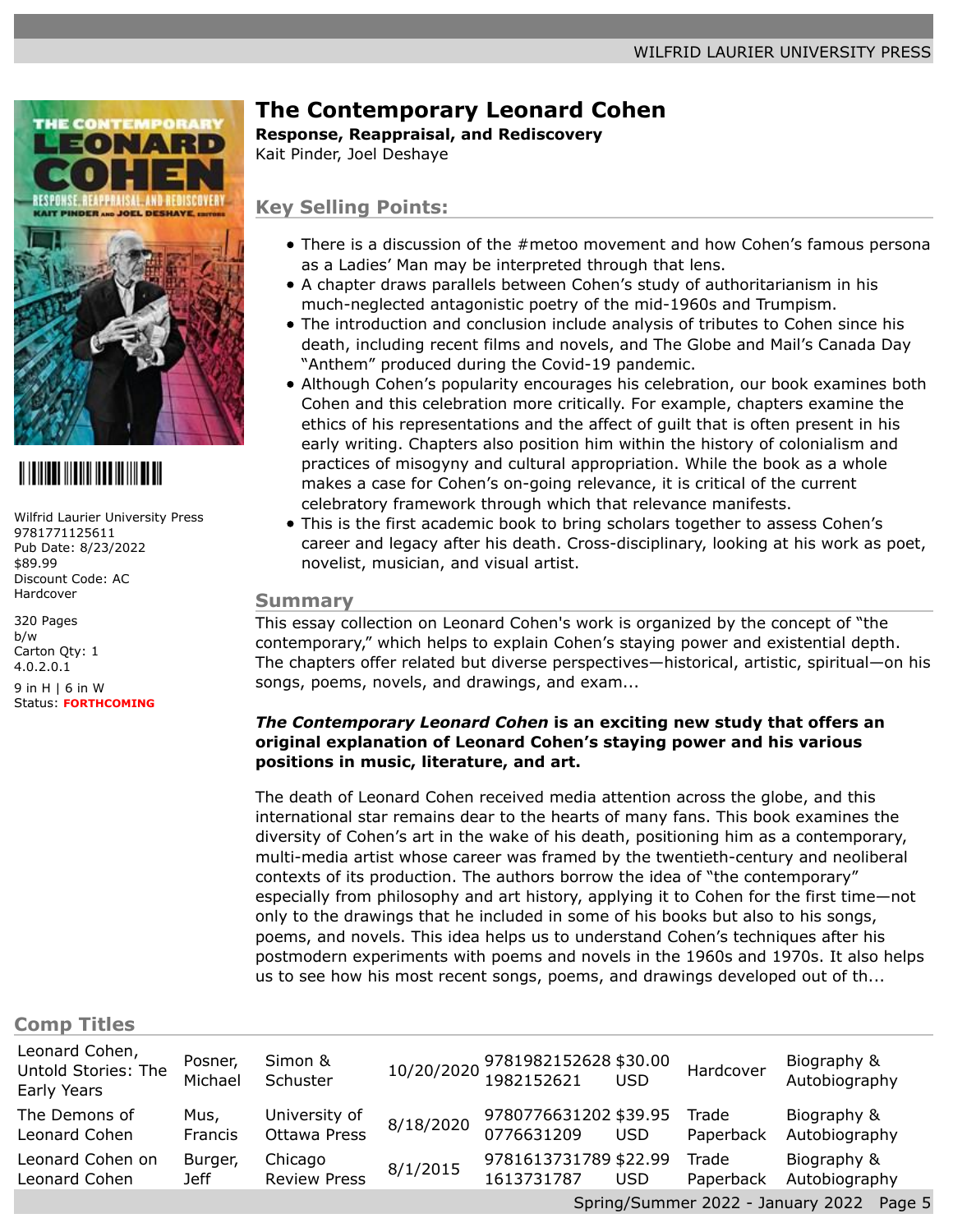### **Music-Making in U.S. Prisons**

**Listening to Incarcerated Voices**

Mary L. Cohen, Stuart P. Duncan

# No Image Available

Wilfrid Laurier University Press

Music / Philosophy & Social

9781771125710 Pub Date: 8/30/2022

Discount Code: AC Trade Paperback

\$34.99

240 Pages b/w photos Carton Qty: 20

Aspects MUS054000 8 in H | 5.3 in W Status: **FORTHCOMING**

#### **Summary**

Traces the history of music programs in U.S. prisons and engages in dialogue with current programs to hypothesize how music functions in carceral settings. The authors recommend principles to support personal and social growth for people experiencing incarceration and build social awareness of the h...

#### **The U.S. incarceration machine imprisons morepeople than in any other country.** *Music-Making in U.S. Prisons* **looksat the role music-making can play in achieving goals of accountability andhealing that challenge the widespread assumption that prisons and punishmentkeep societies safe.**

The book's synthesis of historical research,contemporary practices, and pedagogies of music-making inside prisons revealsthat, prior to the 1970s tough-on-crime era, choirs, instrumental ensembles,and radio shows bridged lives inside and outside prisons. Mass incarcerationhad a significant negative impact on music programs. Despite this setback,current programs testify to the potency of music education to support personaland social growth for people experiencing incarceration and deepen socialawareness of the humanity found behind prison walls.

Cohen and Duncan argue that music-making createsopportunities to humanize the complexity of crime, sustain meaningfulrelationships between incarcerated individuals and...

#### **Contributor Bio**

Mary L. Cohen's research on choral singing and songwriting is published in the International Journal of Research in Choral Singing, Australian Journal of Music Education, Journal of Correctional Education, International Journal of Community Music, Prison Service Journal, International Journal of Music Education and book chapters.

Born and raised in England, Stuart P. Duncan moved to the United Stat...

#### **Comp Titles**

| After Prison                | Ricciardelli,<br>Rose   | <b>Wilfrid Laurier</b><br><b>University Press</b> | 12/20/2017 | 9781771123167 \$39.99<br>1771123168 | <b>USD</b> | Trade<br>Paperback | Social<br>Science     |
|-----------------------------|-------------------------|---------------------------------------------------|------------|-------------------------------------|------------|--------------------|-----------------------|
| Prison Life Writing         | Rolston,<br>Simon       | Wilfrid Laurier<br><b>University Press</b>        | 6/15/2021  | 9781771125178 \$34.99<br>1771125179 | <b>USD</b> | Trade<br>Paperback | Literary<br>Criticism |
| Prison by Any<br>Other Name | Schenwar,<br>Maya       | The New Press                                     | 7/21/2020  | 9781620973103 \$26.99<br>1620973103 | <b>USD</b> | Hardcover          | Law                   |
| Marking Time                | Fleetwood,<br>Nicole R. | Harvard University<br>Press                       | 4/28/2020  | 9780674919228 \$39.95<br>067491922X | <b>USD</b> | Hardcover          | Art                   |
| Surviving<br>Incarceration  | Ricciardelli,<br>Rose   | Wilfrid Laurier<br><b>University Press</b>        | 5/16/2014  | 9781771120531 \$34.99<br>1771120533 | <b>USD</b> | Trade<br>Paperback | Social<br>Science     |
| Redemption<br>Songs         | Douglas, Andy           | Innerworld<br>Publications                        | 4/1/2019   | 9781881717713<br>1881717712         |            |                    |                       |

No sales or inventory history loaded for this account. If you think there should be or would like to learn how to load this data, [Click here.](mailto:edelweiss@abovethetreeline.com?SUBJECT=Edelweiss%20sales%20history%20inquiry)